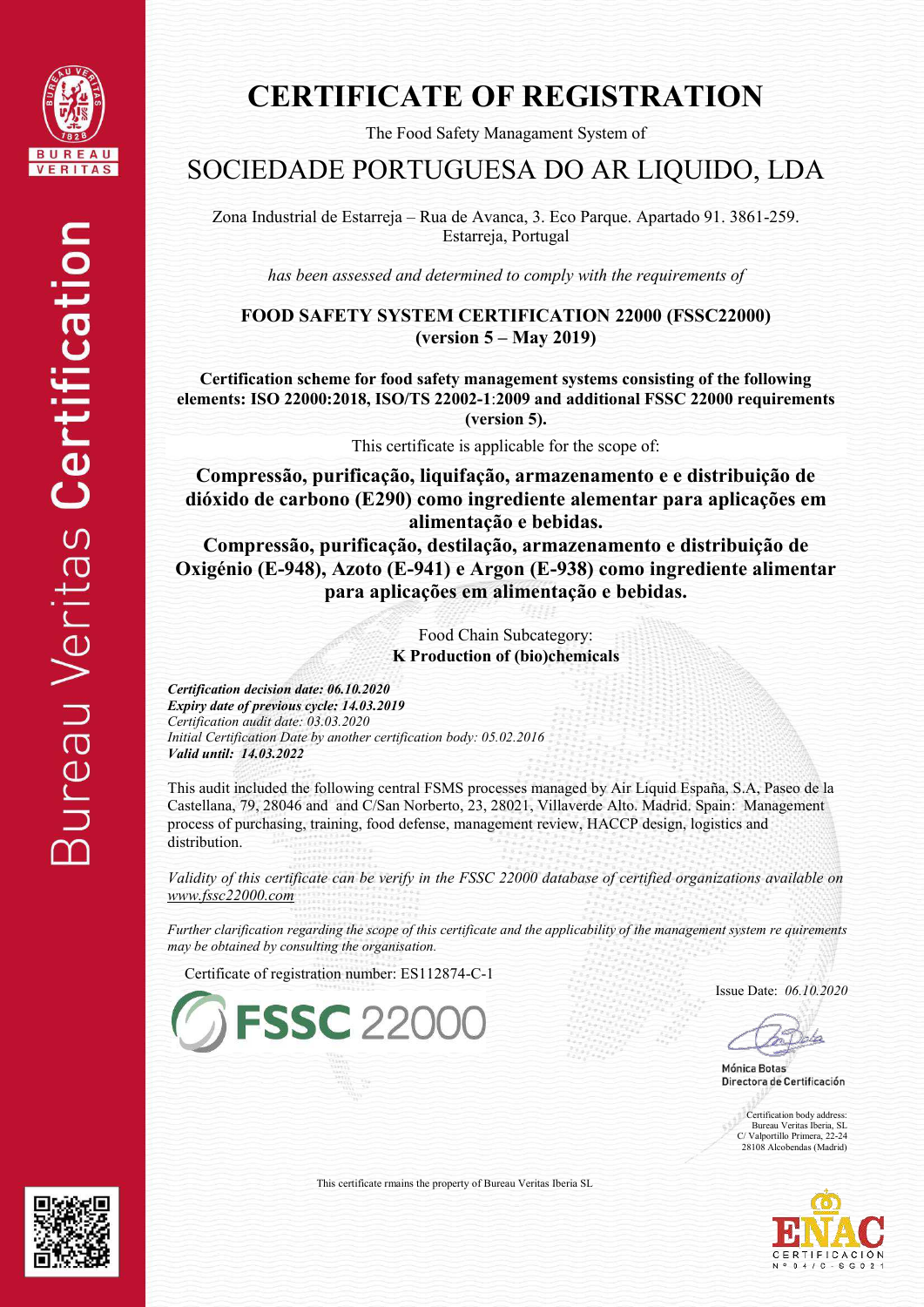

The Food Safety Managament System of

### SOCIEDADE PORTUGUESA DO AR LIQUIDO, LDA

Zona Industrial de Estarreja – Rua de Avanca, 3. Eco Parque. Apartado 91. 3861-259. Estarreja, Portugal.

*has been assessed and determined to comply with the requirements of* 

#### **FOOD SAFETY SYSTEM CERTIFICATION 22000 (FSSC22000) (version 5 – May 2019)**

**Certification scheme for food safety management systems consisting of the following elements: ISO 22000:2018, ISO/TS 22002-1**:**2009 and additional FSSC 22000 requirements (version 5).**

This certificate is applicable for the scope of:

**Compression, purification, liquefaction, storage and bulk distribution of food grade carbon dioxide (E-290) for the food and beverage industry. Compression, purification, distillation, storage and bulk distribution of food grade nitrogen (E-941), oxygen (E-948) and argon (E-938) for the food and beverage industry.** 

> Food Chain Subcategory: **K Production of (bio)chemicals**

*Certification decision date: 06.10.2020 Expiry date of previous cycle: 14.03.2019 Certification audit date: 03.03.2020 Initial Certification Date by another certification body: 05.02.2016 Valid until: 14.03.2022*

This audit included the following central FSMS processes managed by Air Liquid España, S.A, Paseo de la Castellana, 79, 28046 and C/San Norberto, 23, 28021, Villaverde Alto. Madrid. Spain: Management process of purchasing, training, food defense, management review, HACCP design, logistics and distribution.

*Validity of this certificate can be verify in the FSSC 22000 database of certified organizations available on [www.fssc22000.com](http://www.fssc22000.com/)* 

*Further clarification regarding the scope of this certificate and the applicability of the management system re quirements may be obtained by consulting the organisation.* 

Certificate of registration number: ES112874-C-1

Issue Date: *06.10.2020* 

Mónica Botas Directora de Certificación

Certification body address: Bureau Veritas Iberia, SL C/ Valportillo Primera, 22-24 28108 Alcobendas (Madrid)





This certificate rmains the property of Bureau Veritas Iberia SL

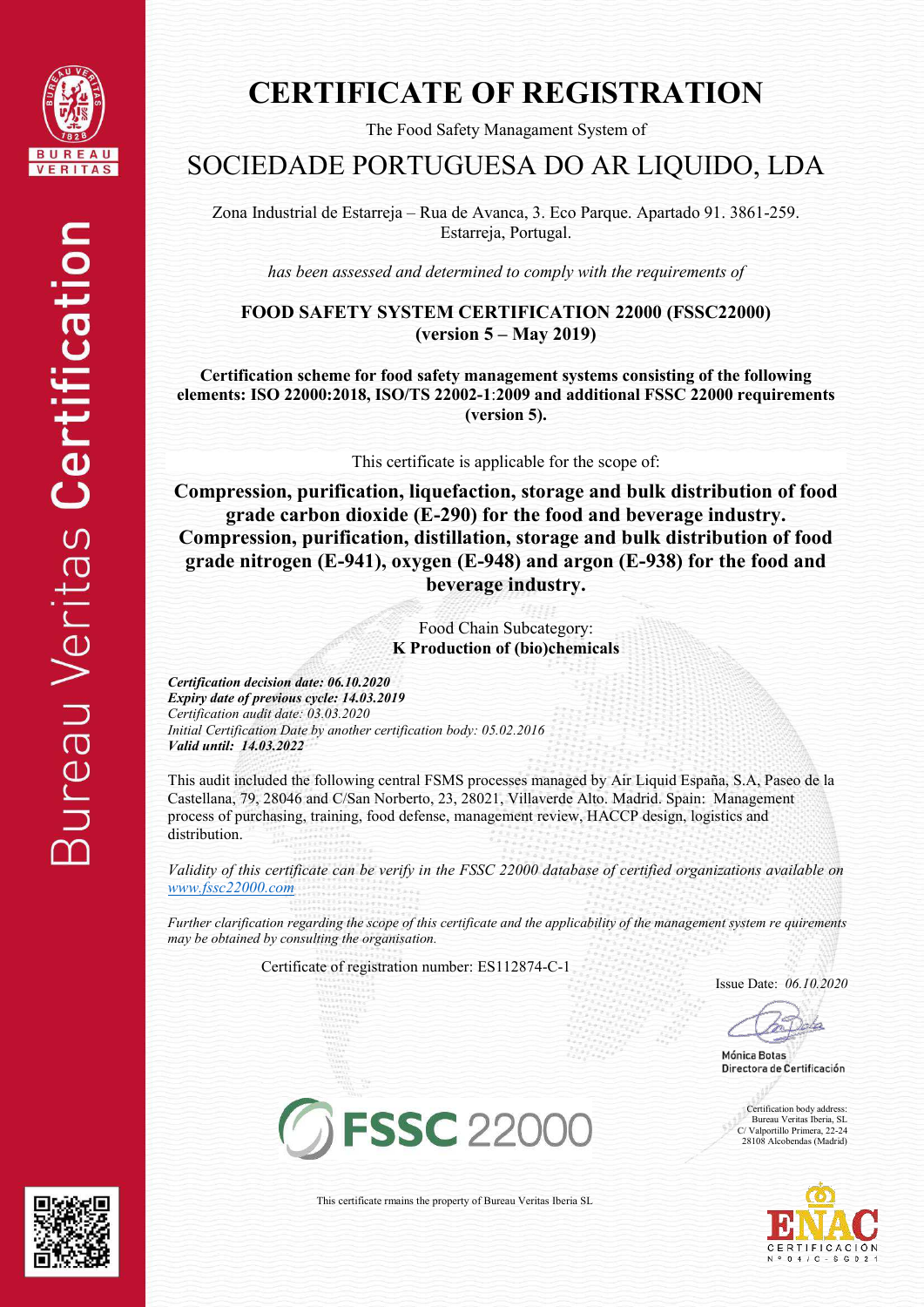

The Food Safety Managament System of

### SOCIEDADE PORTUGUESA DO AR LIQUIDO, LDA

Zona Industrial e Logística de Sines, Zona 2. 7520-064 Sines. Portugal.

*has been assessed and determined to comply with the requirements of* 

**FOOD SAFETY SYSTEM CERTIFICATION 22000 (FSSC22000) (version 5 – May 2019)** 

**Certification scheme for food safety management systems consisting of the following elements: ISO 22000:2018, ISO/TS 22002-1**:**2009 and additional FSSC 22000 requirements (version 5).**

This certificate is applicable for the scope of:

**Compressão, purificação, destilação, armazenamento e distribuição de Oxigénio (E-948), Azoto (E-941) e Argon (E-938) como ingrediente alimentar para aplicações em alimentação e bebidas.** 

Aplicam-se exclusões

Food Chain Subcategory: **K Production of (bio)chemicals** 

*Certification decision date: 06.10.2020 Expiry date of previous cycle: NA Certification audit date: 04.03.2020 Initial Certification Date: 22.04.2019 Valid until: 14.03.2022*

This audit included the following central FSMS processes managed by Air Liquid España, S.A, Paseo de la Castellana, 79, 28046 and C/San Norberto, 23, 28021, Villaverde Alto. Madrid. Spain: Management process of purchasing, training, food defense, management review, HACCP design, logistics and distribution.

*Validity of this certificate can be verify in the FSSC 22000 database of certified organizations available on [www.fssc22000.com](http://www.fssc22000.com/)* 

*Further clarification regarding the scope of this certificate and the applicability of the management system re quirements may be obtained by consulting the organisation.* 

Certificate of registration number: ES112874-H-1

**G FSSC 22000** 

Issue Date: *06.10.2020* 

Mónica Botas Directora de Certificación

Certification body address: Bureau Veritas Iberia, SL C/ Valportillo Primera, 22-24 28108 Alcobendas (Madrid)